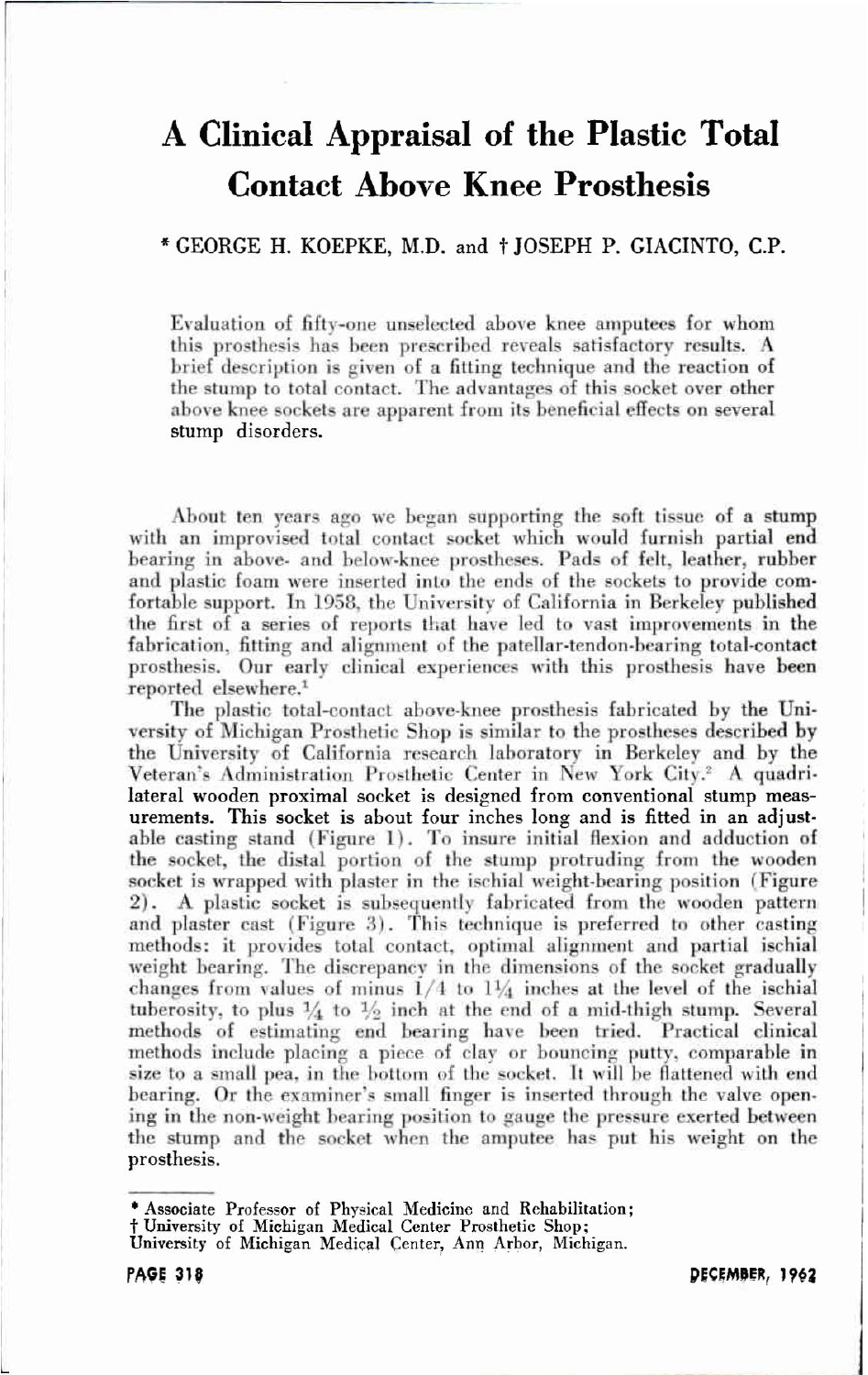

**Figure 1, Proximal socket fitted in an adjustable casting stand** 



**Figure 2. Distal portion of stump protruding from proximal socket wrapped with plaster in the ischial weight bearing position.** 

ORTHOPEDIC & PROSTHETIC APPLIANCE JOURNAL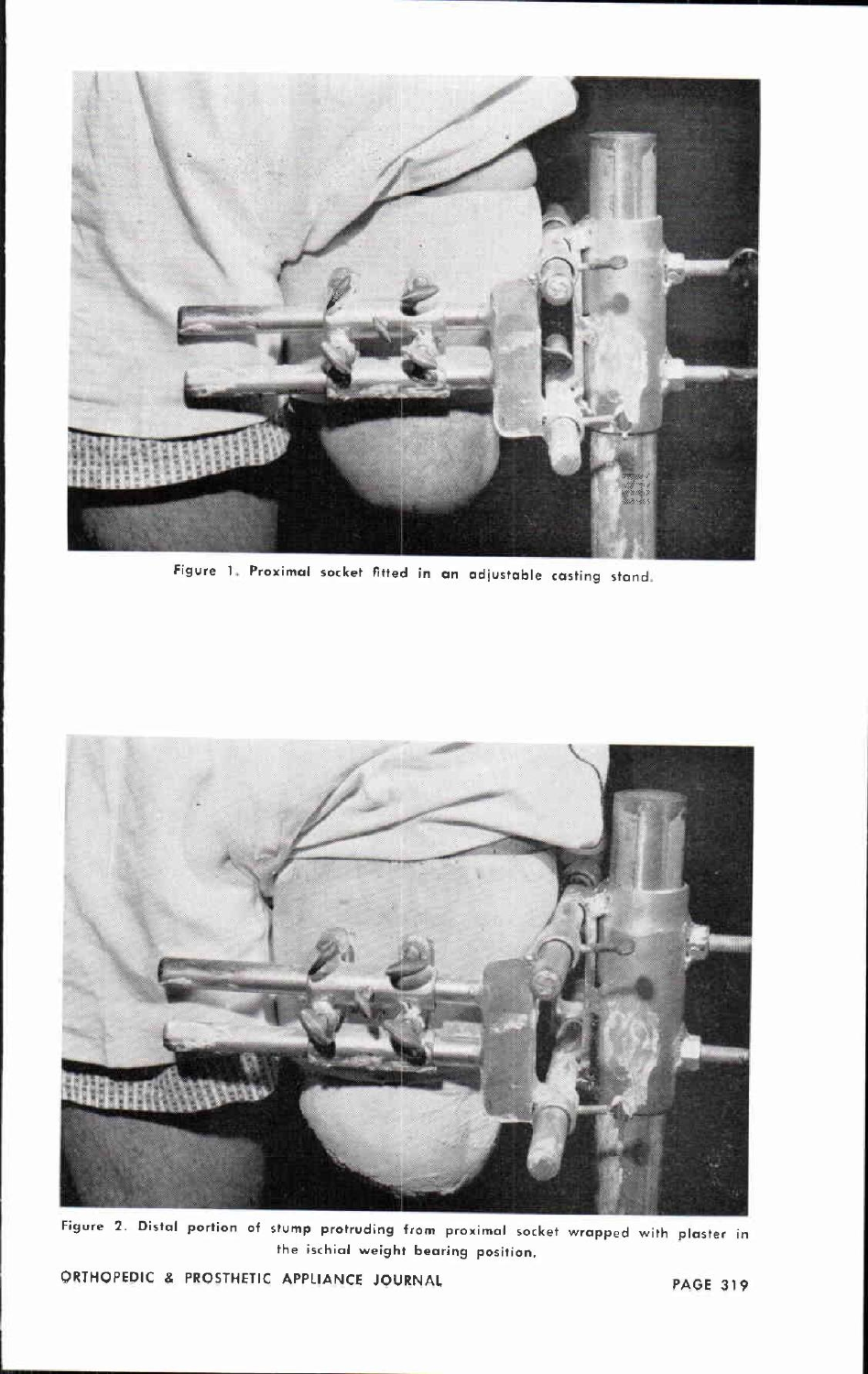

**Figure 3. Unfinished plastic socket—split to demonstrate inner wall.** 



**Figure 4. Socket is split to demonstrate relationship of total-contact socket and stump.** 

Since November 1960, the total-contact socket has been prescribed for 51 unselected above-knee amputees. Periodic evaluations have been made of all patients for at least three months following each fitting. Only one patient rejected the socket. He was accustomed to obsolete methods of fitting and suspension and, despite a tender bony stump, preferred a plug fitting socket. Those who had previously worn open end sockets preferred the total-contact socket; they had better control of the prosthesis and were more comfortable.

The committee on Prosthetic Research and Development of the National Academy of Sciences has reported that counter pressure on the end **of** a stump will promote circulation and lessen edema.<sup>3</sup> This clinical study supports their report. The total-contact socket is impressively effective in lessening chronic stump edema. It has also lessened fibroelastic diathesis, varicosities of the stump, and irritation about the ischial tuberosity.

The discrepancy between dimensions of socket and stump appear to be less critical if soft tissue is supported at the lower half of the stump. With such support, the tissue is displaced towards the upper half. Fewer adjustments are required In prevent the ischial tuberosity from slipping anteriorly over the brim of the ischial seat. The plastic total-contact socket seldom develops cracks, and the valve seal is easier to maintain than it is in wooden sockets. It would appear that spurs at the end of the femur do not occur more frequently in partial end bearing than in open-end sockets. A patient with a normal slump is seldom aware of end hearing, and the person with a moderately tender stump readily adapts to this socket. A tapered stump frequently takes on a more cylindrical shape after using the socket for a few months, and a bony stump may develop small asymptomatic bursae in response to partial end bearing. Nerve pressure syndromes of **phantom** sensation and phantom pain are less frequent, because pressures

**PAGE 320** 

DECEMBER, 1962